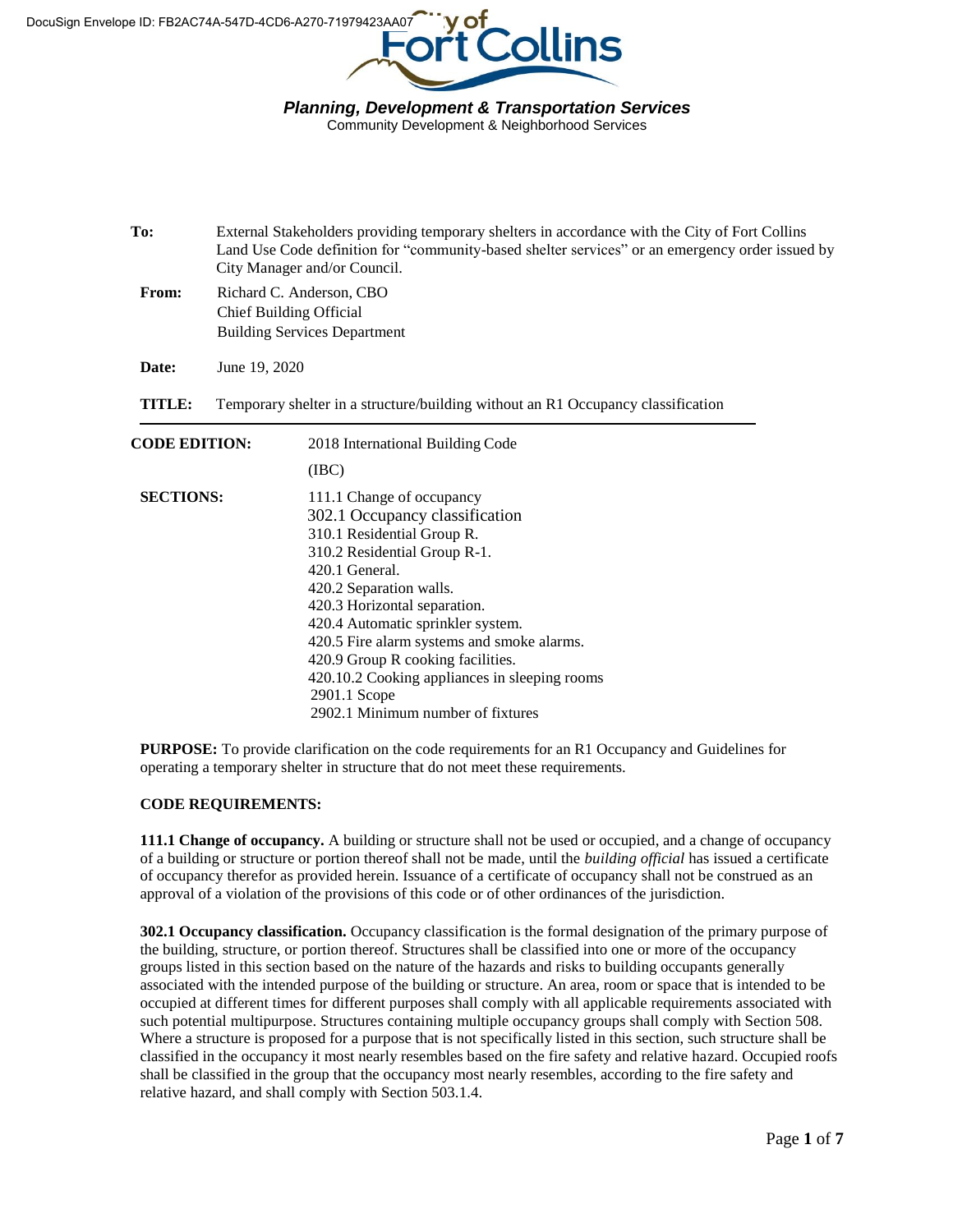

Community Development & Neighborhood Services

**310.1 Residential Group R.** Residential Group R includes, among others, the use of a building or structure, or a portion thereof, for sleeping purposes when not classified as an Institutional Group I or when not regulated by the *International Residential Code*.

**310.2 Residential Group R-1.** Residential Group R-1 occupancies containing *sleeping units* where the occupants are primarily *transient* in nature, including: *Boarding houses* (*transient*) with more than 10 occupants *Congregate living facilities* (*transient)* with more than 10 occupants Hotels (*transient*) Motels (*transient*)

**420.1 General.** Occupancies in Groups I-1, R-1, R-2, R-3 and R-4 shall comply with the provisions of Sections 420.1 through 420.10 and other applicable provisions of this code.

**420.2 Separation walls.** Walls separating *dwelling units* in the same building, walls separating *sleeping units* in the same building and walls separating *dwelling* or *sleeping units* from other occupancies contiguous to them in the same building shall be constructed as *fire partitions* in accordance with Section 708.

**420.3 Horizontal separation.** Floor assemblies separating *dwelling units* in the same buildings, floor assemblies separating *sleeping units* in the same building and floor assemblies separating *dwelling* or *sleeping units* from other

occupancies contiguous to them in the same building shall be constructed as *horizontal assemblies* in accordance with Section 711.

**420.4 Automatic sprinkler system.** Group R occupancies shall be equipped throughout with an *automatic sprinkler*

*system* in accordance with Section 903.2.8. Group I-1 occupancies shall be equipped throughout with an *automatic*

*sprinkler system* in accordance with Section 903.2.6. Quick-response or residential automatic sprinklers shall be installed in accordance with Section 903.3.2.

**420.5 Fire alarm systems and smoke alarms.** Fire alarm systems and smoke alarms shall be provided in Group I-1, R-1 and R-2 occupancies in accordance with Sections 907.2.6, 907.2.8 and 907.2.9, respectively. Single- or multiple-station smoke alarms shall be provided in Groups I-1, R-2, R-3 and R-4 in accordance with Section 907.2.10.

**420.9 Group R cooking facilities.** In Group R occupancies, cooking appliances used for domestic cooking operations shall be in accordance with Section 917.2 of the *International Mechanical Code.*

**420.10.2 Cooking appliances in sleeping rooms.** Cooktops, ranges, and ovens shall not be installed or used in sleeping rooms.

**2901.1 Scope.** The provisions of this chapter and the International Plumbing Code shall govern the design, construction, erection and installation of plumbing components, appliances, equipment, and systems used in buildings and structures covered by this code. Toilet and bathing rooms shall be constructed in accordance with Section 1209.

**2902.1 Minimum number of fixtures.** Plumbing fixtures shall be provided in the minimum number as shown in Table 2902.1 based on the actual use of the building or space. Uses not shown in Table 2902.1 shall be considered individually by the code official. The number of occupants shall be determined by this code.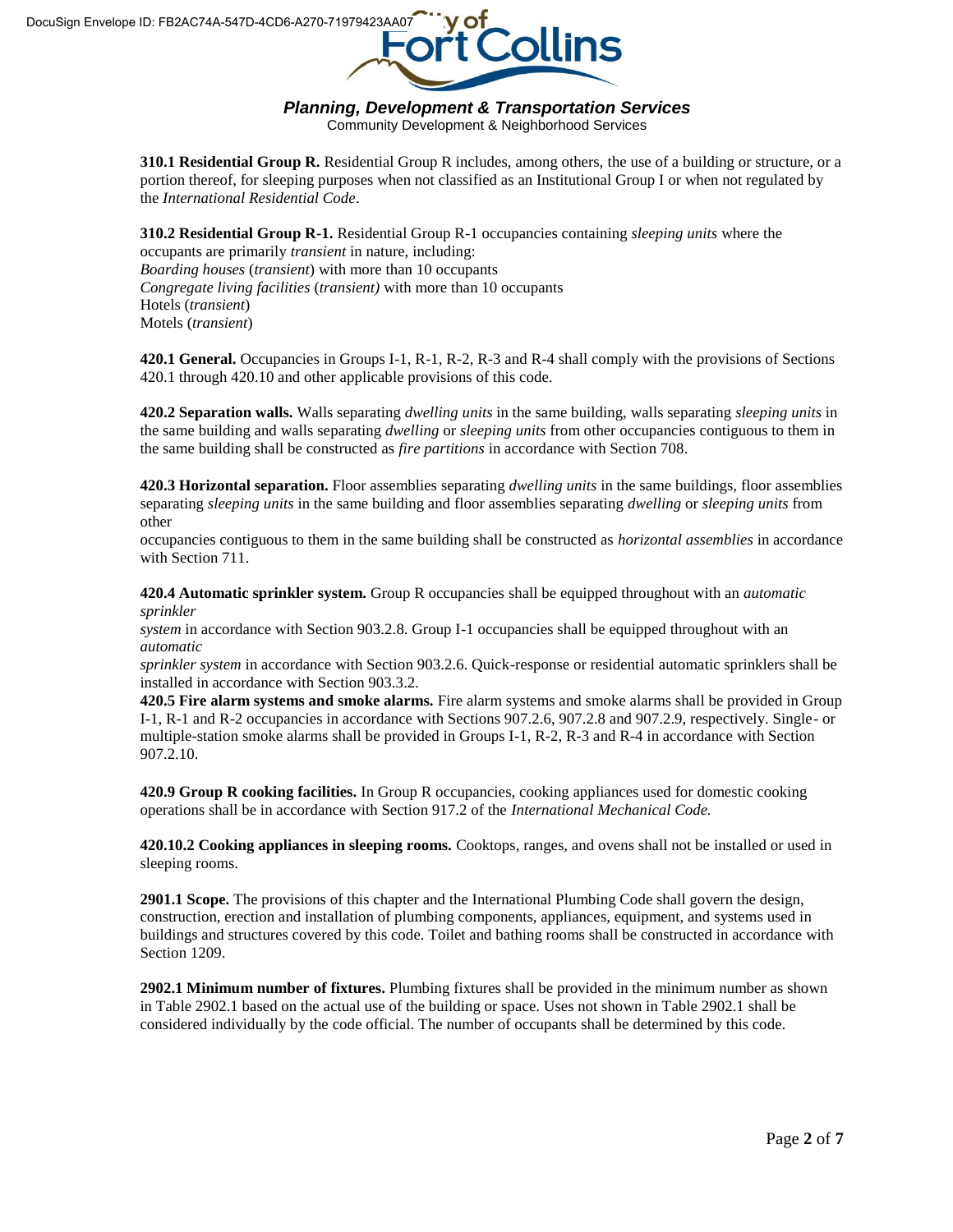

Community Development & Neighborhood Services

**The guidelines listed below may be considered as Alternative Methods of Compliance for the code requirements listed above when a structure/building is being used as a temporary shelter in accordance with The City of Fort Collins Land Use Code and does not have an R1 Occupancy Classification.**

- Provide a facility calendar to the Building and Fire Code Official that shows the when the structure/building is being used as a temporary shelter.
- During the COVID-19 pandemic screening must be provided at each location.
- No cooking is allowed in the structure/building by the overnight guests. Onsite food preparation must be conducted in a kitchen that is licensed as a Retail Food Establishment by Larimer County Department of Health & Environment or food must be provided pre-prepared and supplied by a licensed Retail Food Establishment.
- Provide the Building and Fire Code Official with onsite contact.
- Provide the Building and Fire Code Official number of rooms occupied.
- When the structure/building is being used as a temporary shelter, signage shall be posted outside the building in an established area designated by Poudre Fire Authority (PFA), stating the building is occupied.
- Smoke detection (battery powered may be acceptable) shall be installed as directed in sleeping areas and staff rooms when the structure/building is being used as a temporary shelter.
- When the structure/building has an attached garage or fuel fired appliances, CO detection (battery powered mayl be acceptable) shall be installed in the sleeping areas and staff rooms when the structure/building is being used as a temporary shelter.
- All necessary exit signs and emergency egress lighting for this area must be installed and functional.
- At least two required exit doors shall be fitted with approved exiting hardware.
- Address signage and egress plan shall be posted on the interior wall of the sleeping and staff areas.
- Smoking shall not be allowed within the structure/building or assembly space at any time.
- In lieu of a monitored fire alarm and sprinkler system per sections 420.4 and 420.5 IBC and, 2 overnight staff shall always be awake and on site to oversee and supervise the sleeping area when the structure/building is being used as an R1 occupancy classification for the temporary shelter.
- An unobstructed 4' wide exit aisle shall be maintained through the entire sleeping area. This exit aisle shall always be maintained unobstructed and available when the structure/building is being used as an R1 occupancy classification for the temporary shelter.
- PFA will require a written version of the operational plan to be made available on site as reference for rotating shelter staff or code officials. This document shall detail the emergency action plan and requirement to maintain an open, unobstructed exit aisle width as mentioned above.
- Sleeping pads and personal items shall not obstruct the 4' exit aisle mentioned above.
- The 4' exit aisle shall remain free of trip hazards such as plug-in electronics or supply wire.
- If an area of refuge is provided, the location of the area of refuge shall be provided to the Building and Fire Code Official and be clearly indicated on the egress plan posted on the interior wall of the sleeping and staff areas.
- Shelter staff shall keep a daily roster on site and make it available for emergency services if needed, to account for all occupants in the event of a fire or other emergency.
- UL listed 1A:10BC Fire extinguishers shall be maintained in accordance with Fire Code and no less than 1 will be within 20 feet of all sleeping and staff areas when the structure/building is being used for a temporary shelter.
- The 2 required overnight staff and all overnight guests shall be instructed in the proper use of portable fire extinguishers.
- Bathing, toilets, and sanitary provisions shall be provided for all overnight guests and staff.
- Upon request and notification from the Building or Fire Code Official the structure/building shall be subject to inspection.
- Plumbing fixture requirements will be subject to approval from the Chief Building Official.

| Richard C. Anderson, CBO $\overline{\phantom{C}}^{\text{D}}$ |     |
|--------------------------------------------------------------|-----|
| Chief Building Official                                      | Kic |

**OcuSianed by:** ch anderson  $-802676C29BBE4A8$ 

6/30/2020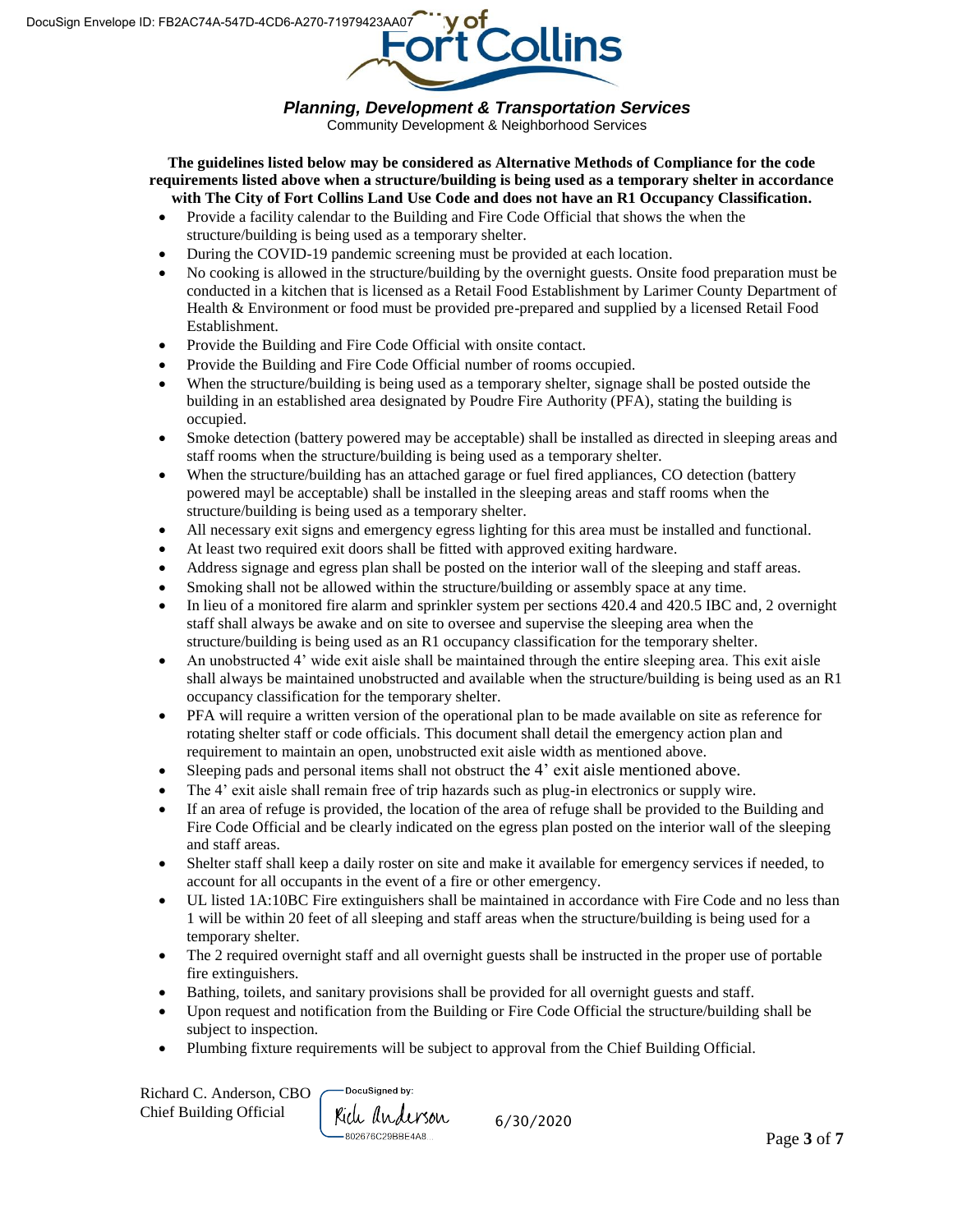

Community Development & Neighborhood Services

# **Appendix A**

## **2018 International Fire Code**

## CHAPTER 4

#### EMERGENCY PLANNING AND PREPAREDNESS

**403.10.1 Group R-1 occupancies.** An approved fire safety and evacuation plan in accordance with Section 404 shall be prepared and maintained for Group R-1 occupancies.

Group R-1 occupancies shall comply with Sections403.10.1.1 through 403.10.1.3.

**403.10.1.1 Evacuation diagrams.** A diagram depicting two evacuation routes shall be posted on or immediately adjacent to every required egress door from each hotel or motel sleeping unit.

**403.10.1.2 Emergency duties.** Upon discovery of a fire or suspected fire, hotel and motel employees shall perform the following duties:

1. Activate the fire alarm system, where provided.

2. Notify the public fire department.

3. Take other action as previously instructed.

**403.10.1.3 Fire safety and evacuation instructions.**

Information shall be provided in the fire safety and evacuation plan required by Section 404 to allow guests to decide whether to evacuate to the outside, evacuate to an *area of refuge,* remain in place, or any combination of the three.

#### SECTION 906 PORTABLE FIRE EXTINGUISHERS

**906.1 Where required.** Portable fire extinguishers shall be installed in all of the following locations:

1. In new and existing Group A, B, E, F, H, I, M, R-1, R-2, R-4, and S occupancies.

**906.2 General requirements.** Portable fire extinguishers shall be selected, installed, and maintained in accordance with this section and NFPA 10.

**906.5 Conspicuous location.** Portable fire extinguishers shall be located in conspicuous locations where they will have *ready access* and be immediately available for use. These locations shall be along normal paths of travel, unless the *fire code official* determines that the hazard posed indicates the need for placement away from normal paths of travel.

**906.6 Unobstructed and unobscured.** Portable fire extinguishers shall not be obstructed or obscured from view. In rooms or areas in which visual obstruction cannot be completely avoided, means shall be provided to indicate the locations of extinguishers.

**906.7 Hangers and brackets.** Hand-held portable fire extinguishers, not housed in cabinets, shall be installed on the hangers or brackets supplied. Hangers or brackets shall be securely anchored to the mounting surface in accordance with the manufacturer's installation instructions.

**906.8 Cabinets.** Cabinets used to house portable fire extinguishers shall not be locked.

**906.9 Extinguisher installation.** The installation of portable fire extinguishers shall be in accordance with Sections 906.9.1 through 906.9.3.

**906.9.1 Extinguishers weighing 40 pounds or less.** Portable fire extinguishers having a gross weight not exceeding 40 pounds (18 kg) shall be installed so that their tops are not more than 5 feet (1524 mm) above the floor.

**906.9.2 Extinguishers weighing more than 40 pounds.** Hand-held portable fire extinguishers having a gross weight exceeding 40 pounds (18 kg) shall be installed so that their tops are not more than 3.5 feet (1067 mm) above the floor.

**906.9.3 Floor clearance.** The clearance between the floor and the bottom of installed hand-held portable fire extinguishers shall be not less than 4 inches (102 mm).

**906.10 Wheeled units.** Wheeled fire extinguishers shall be conspicuously located in a designated location.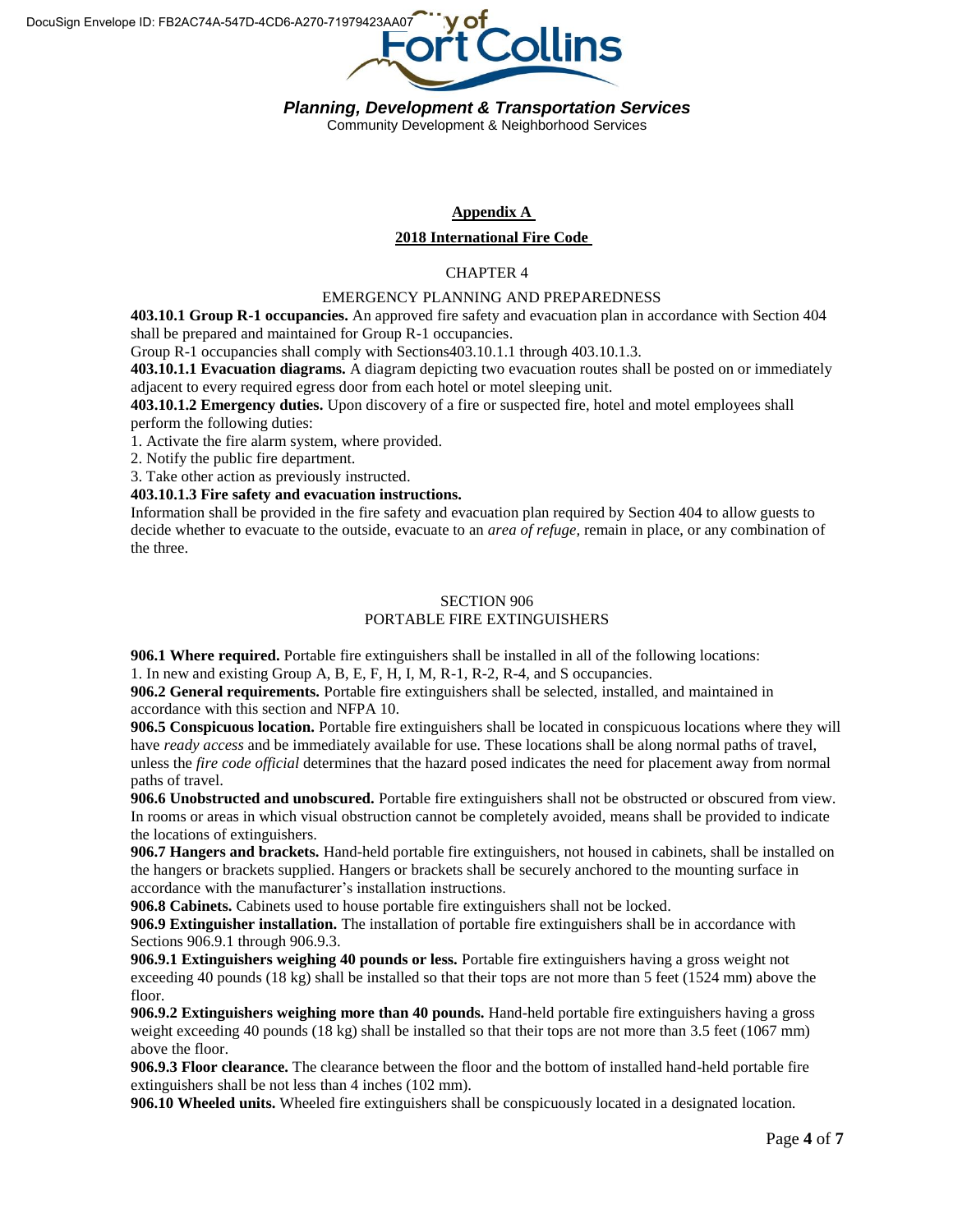

Community Development & Neighborhood Services

## **Appendix B**

## **Sample Check list**

a) A facility calendar has been provided to the Building and Fire Code Official.

 $Yes \Box No \Box$ 

b) During the COVID-19 screening is provided.

|--|--|--|--|--|

c) Food is being catered or prepared by trained personnel in a kitchen that currently has a food service license with Larimer County Health Department.

 $Yes \frown No \frown$ 

- d) The Building and Fire Code Official has been provided with onsite contact for each location.  $Yes \frown No \frown$
- e) The Building and Fire Code Official has been provided with the number of rooms occupied.  $Yes \Box No \Box$
- f) Signage has been posted outside the building, stating the building is occupied.  $Yes \frown No \frown$
- g) Smoke detection has been installed as in sleeping areas and staff areas.

 $Yes \Box No \Box$ 

- h) When required, CO detection has been installed in the sleeping areas and staff areas.  $Yes \Box No \Box$
- i) All exit signs and emergency egress lighting are installed and functional.  $Yes \Box No \Box$
- j) The two required exit doors shall have been identified and are fitted with approved exiting hardware.  $Yes \fbox{No}$
- k) Address signage and egress plan have been posted on the interior wall of the sleeping and staff areas.

 $Yes \frown No \frown$ 

l) No Smoking requirement has been communicated to the overnight guest and staff.

 $Yes \fbox{No}$ 

m) The required 2 overnight staff have been identified and property trained in emergency duties and responsibilities.

 $Yes \Box No \Box$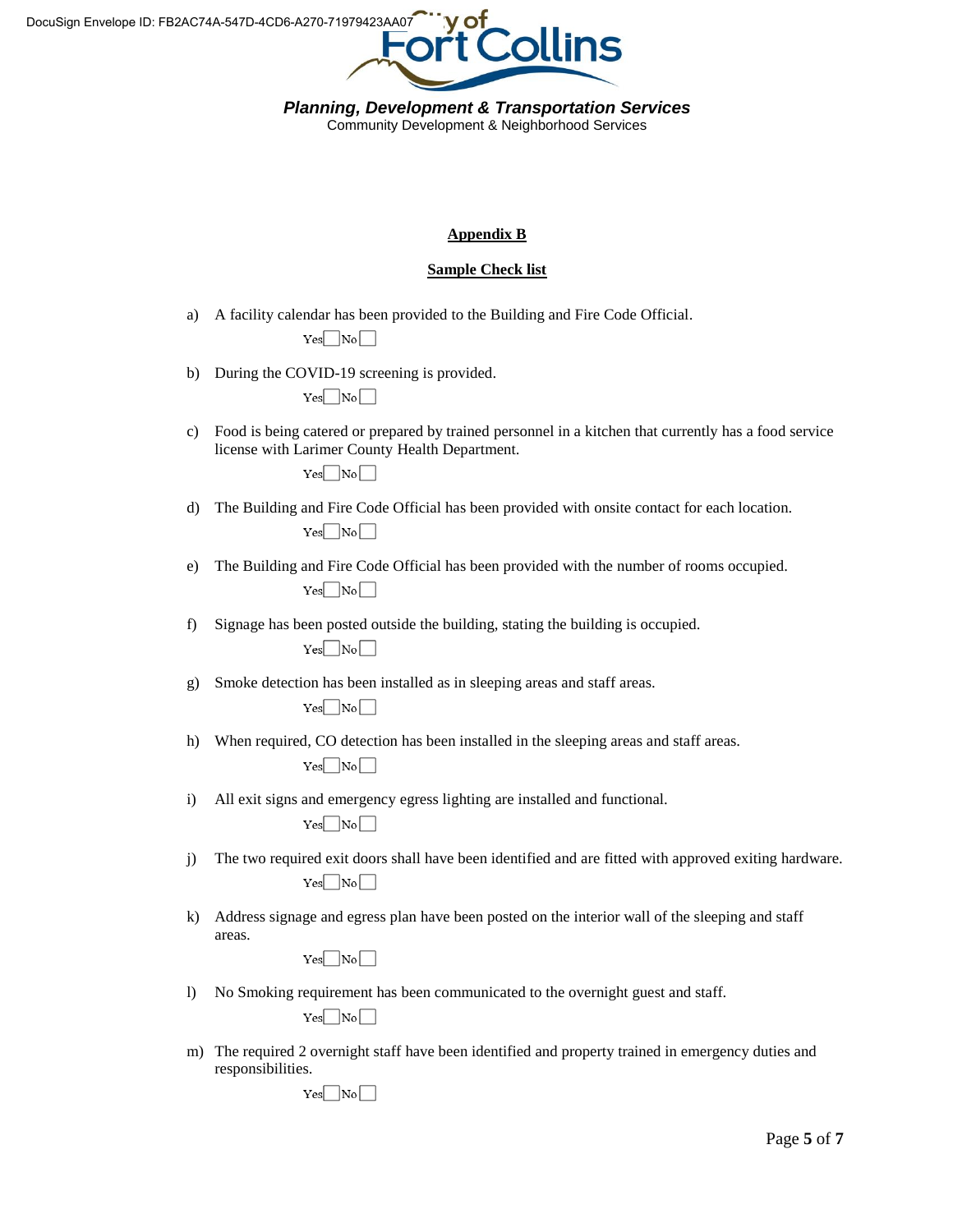

Community Development & Neighborhood Services

n) The required unobstructed 4' wide exit aisle has been identified and maintained through the entire sleeping area.

 $Yes \Box No \Box$ 

o) The required written version of the operational plan has been provided to the Building and Fire Code Official and is available on site as reference.

 $Yes \frown No \frown$ 

p) Sleeping pads and personal items are not obstructing the 4' exit aisle mentioned above.

 $Yes \frown No \frown$ 

q) The required 4' exit aisle is free of trip hazards such as plug-in electronics or supply wire.

 $Yes \frown No \frown$ 

r) If an area of refuge is provided, has the location been provided to the Building and Fire Code Official and be clearly indicated on the egress plan posted on the interior wall of the sleeping and staff areas.

 $Yes \Box No \Box$ 

s) The required daily roster is on site and available for emergency services.

 $Yes \Box No \Box$ 

t) All Fire extinguishers have been maintained in accordance with Fire Code.

 $Yes \frown No \frown$ 

u) Is at least 1 fire extinguisher located within 20 feet of all sleeping areas.

 $Yes \fbox{No}$ 

v) Overnight guest and staff have been instructed in the proper use of portable fire extinguishers.

 $Yes \frown No \frown$ 

w) Has Building or Fire Code Official inspected the structure/building?

 $Yes \frown No \frown$ 

x) Have bathing, toilets, and sanitary provisions for been provided?

 $Yes \frown No \frown$